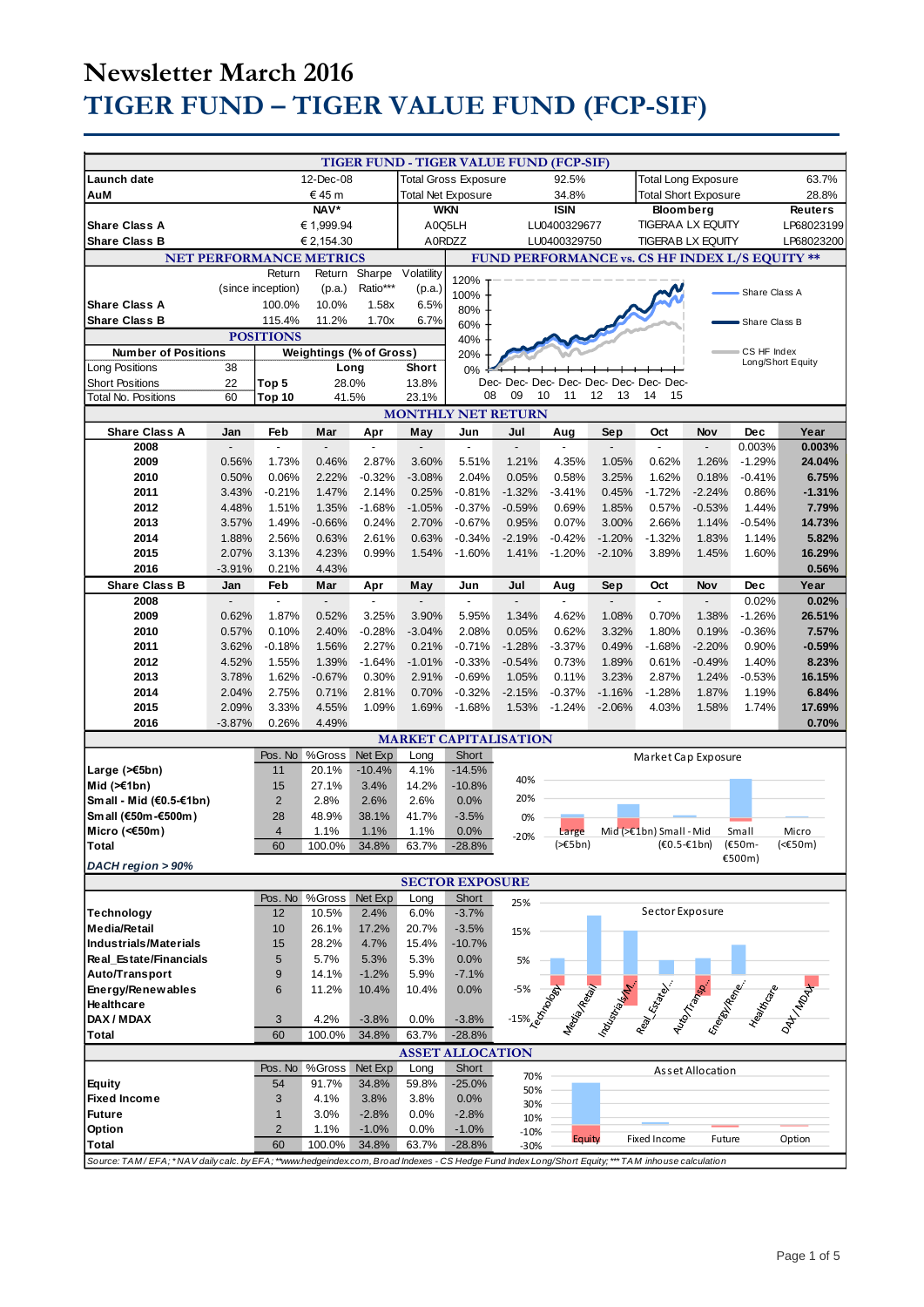## **Tiger Value Fund – March 2016**

## **O Returns: +4.43% (class A)/+4.49% (class B)**

In March, the Tiger Value Fund had a positive net return of +4.43% for share class A and +4.49% for share class B, making a cumulative positive net return of  $+0.56\%$  and  $+0.70\%$  for the year-to-date and  $+100.0\%/+115.4\%$  since inception (share class A/B).

### **O Commentary: Strong performance despite lower net exposure**

The Tiger Value Fund entered March with a net exposure of 35.2% and finished the month at 31.0% (excl. 3.8% fixed income linked positions). During the month our net exposure was between 20-40% which was mainly driven by profit taking on selective long and short positions as well as option hedges. While the Tiger Value Fund is up +0.56%/+0.70% in the year-to-date the DAX and Stoxx Europe 600 indices are still down -7.2% and -7.7% respectively.

In our long book the most significant attributors were Zeal Network (+105bp), GFK (+84bp), Strabag (+64bp), BMW Pfd (+56bp), König & Bauer (+31bp), PNE Wind (+25bp), Cancom (+25bp), Elmos (+22bp), Hugo Boss (+21bp) and RHI (+20bp). On the negative side we had no meaningful detractors of more than 10bp.

Zeal Network beat analyst expectations and profited from the renewed confidence on the company´s growth prospects via its new marketing channels. GFK which we highlighted as one of our top picks for 2016 profited from takeover rumors by private equity investors. With its continued operating turnaround the valuation remains highly undemanding trading at 10x PER 17e and a FCF Yield of above 10%. Also Strabag, another core position, profited from analyst upgrades as the company will be one of the key beneficiary of Germany´s plan to invest Eur 265bn into infrastructure projects over the next 15 years ( $\epsilon$ 17.6 bn p.a.).

Despite our lower net exposure and the overall good performing equity markets we managed to limit our hedging costs via selective profit taking on shorts. While the DAX future and option hedges burdened the Fund performance with -26bp our single shorts and hedges cost -53bp in March.

### **O Outlook: Eye of the storm?**

While the last month and a half has offered some respite for equity investors, we are not convinced that the storm has passed. Global economic outlook remains subdued and corporate earnings expectations for 2016 continues to be revised down albeit only moderately since the beginning for 2016 as expectations were already quite modest at the start of the year.

In the coming months the Euro crisis might flare up again with the Brexit referendum; continued Greece bailout negotiations and possible EU sanctions against Spain for continued budget breaches (not to mention a probable re-election). While no-one seems to care about budget deficits in Europe anymore, deficits are still far above the 3% threshold in most of Europe and Italian and Portuguese debt, relative to GDP, are now higher than Greece's was when the crisis began in 2010.

As expected global central banks have continued their desperate fight to reignite inflation and kick-start growth. Most recently with the overwhelming package delivered by ECB President Draghi at its March meeting. Nonetheless, the European stock markets' reaction to these new measures have been muted with the Stoxx Europe 600 index actually slightly down from just before the ECB announcement and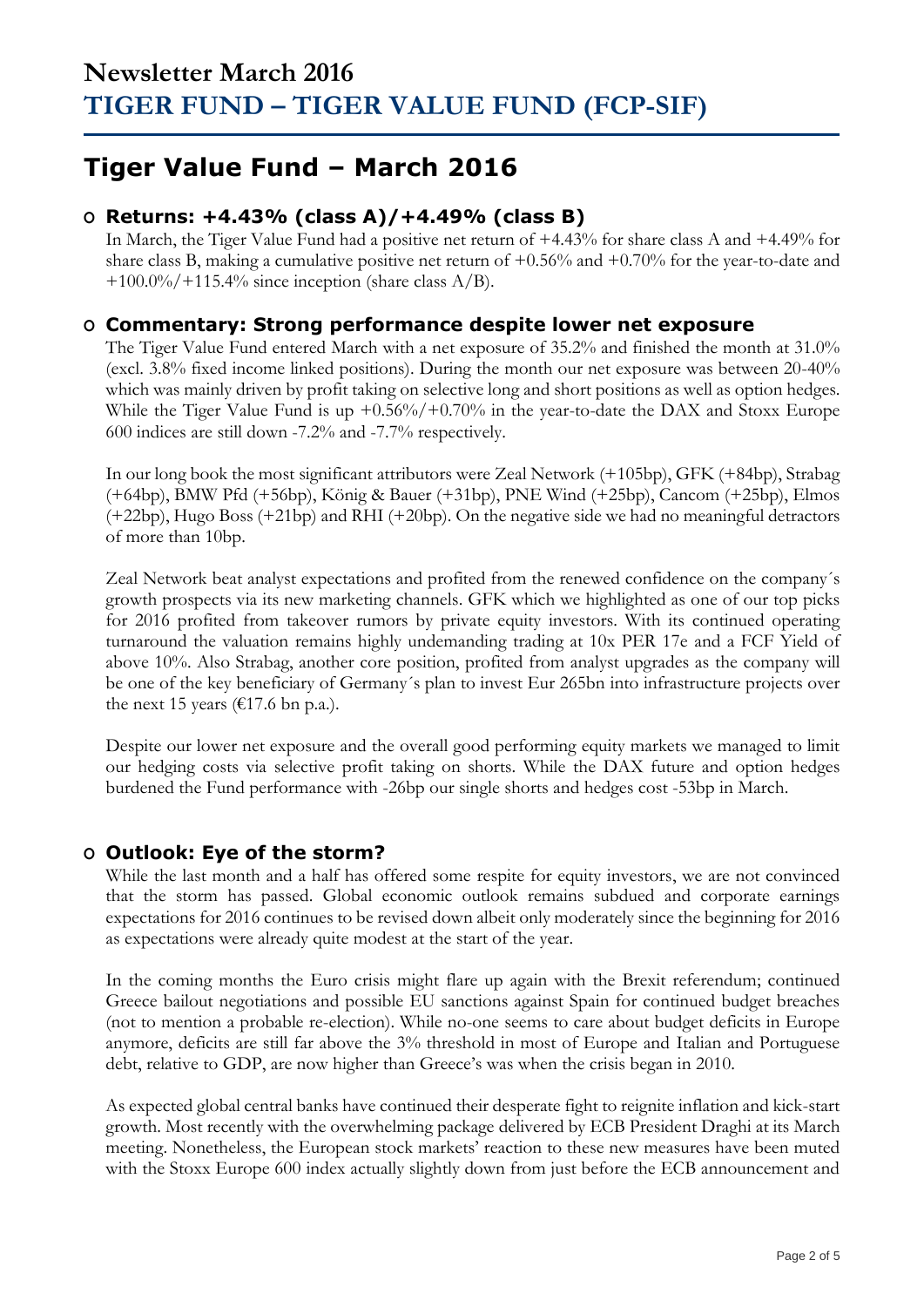## **Newsletter March 2016 TIGER FUND – TIGER VALUE FUND (FCP-SIF)**

only up +1.4% for March as a whole. This is most likely due to the significantly stronger Euro after the ECB announcement which ended up +4.6% again the USD in March. The Federal Reserve's recent backing off from 4 expected rate hikes in 2016 to only 2 also hasn't helped as the USD has weakened as a result.

We remain vigilant, as evident by our relatively low net exposure (31% net equity exposure), but we continue to see excellent stock picking opportunities in this environment. Despite our low net exposure the TVF kept pace the DAX index in March and significantly outperformed other European indices as a result of good stock selection and limited hedging costs. With a low net exposure and the TVF up for the year, we are in a strong position to benefit from any increase in volatility in the coming months.

### *The Tiger Value Fund Desk, 4th April 2016*

 **Matthias Rutsch Marc Schädler Peter Irblad**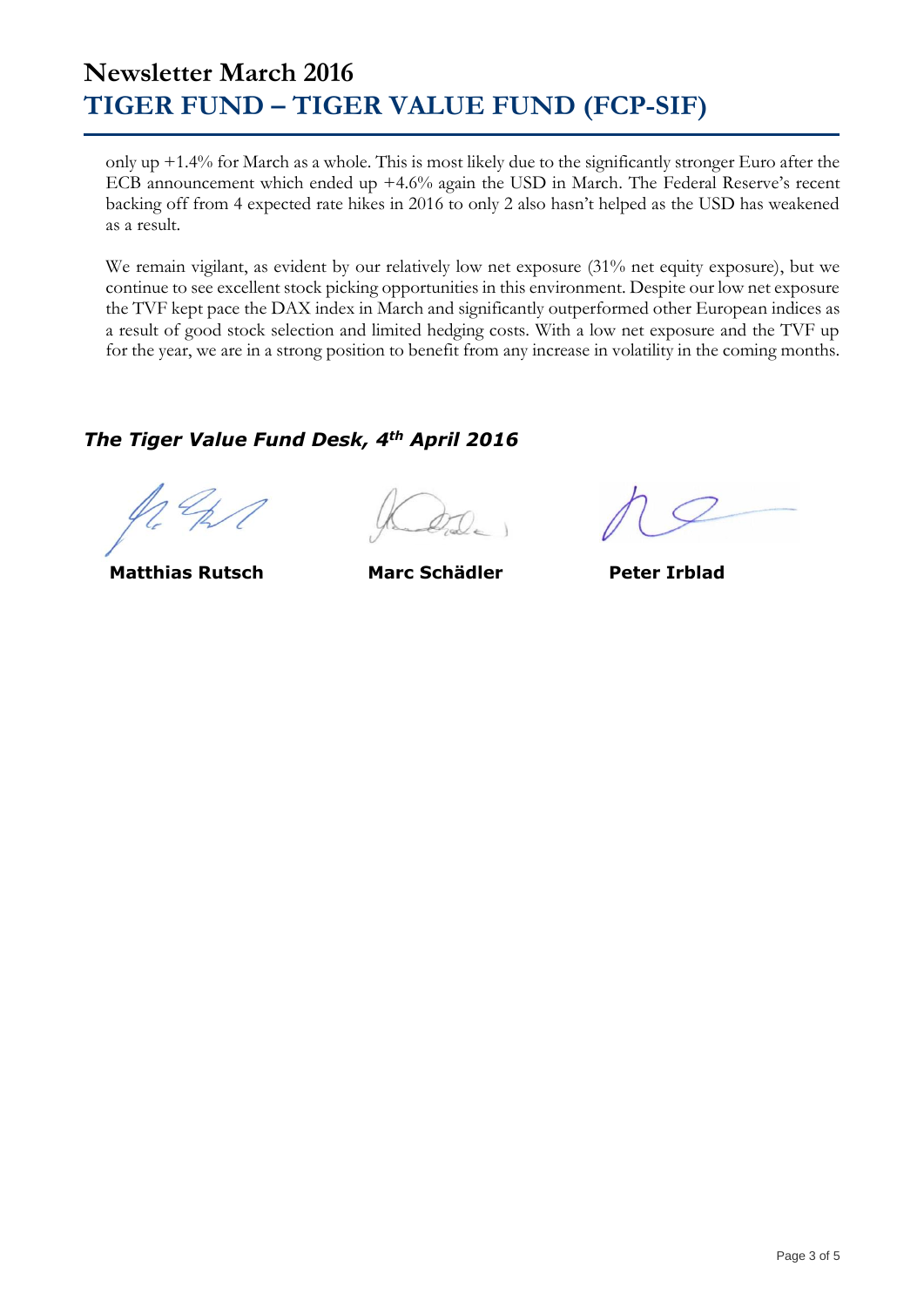#### **Objectives**

The objective is to identify undervalued companies with external catalysts and/or initiate pro-active measures to create shareholder value. The fund aims for a 5 year return of 10-15% p.a. with strong focus on capital preservation.

#### **Investment Strategy**

The Investment Advisor is a specialized fundamental European long/short equity investment manager. The investment philosophy is based on seeking out undervalued value creating companies where we see upcoming catalysts and/or value creation measures that could improve the intrinsic value of the company and drive shareholder returns. At the same time we seek to profit from identifying overvalued value destroying companies where the intrinsic value is continuously being eroded. For each position we perform a detailed analysis including a 360 degree research process and 10 point scoring system (further details are available in our DDQ of investor presentation). The managers foresee a direct dialog with the company as well as with other shareholders to support management to initiate value creating measures. Their partner network i.e. other shareholders, consultants, sector experts, media etc. will help to impact positive change.

The fund intends to engage in 30 long investments with a target net long exposure of around 20-50%. The geographic focus is likely to be Germany, Switzerland and Austria.

| <b>Fund Information</b>   |                             | <b>Fee Structure and Risk Management</b> |                           |  |  |  |
|---------------------------|-----------------------------|------------------------------------------|---------------------------|--|--|--|
| Currency                  | <b>EUR</b>                  | Admin/Custodian Fee                      | Up to 0.49%               |  |  |  |
| Legal Entity              | <b>FCP-SIF</b>              | Advisory (Mgmt) Fee                      |                           |  |  |  |
| <b>Fund Domicile</b>      | Luxembourg                  | Share Class A                            | $2.0\%$                   |  |  |  |
| <b>Fund Structure</b>     | Open-ended multi-class      | Share Class B                            | 1.5%                      |  |  |  |
| Style mandate             | Long/Short and Active Value | Performance Fee                          |                           |  |  |  |
| <b>Investment Minimum</b> |                             | Share Class A                            | <b>20%</b>                |  |  |  |
| Share Class A             | € 125,000                   | Share Class B                            | 15%                       |  |  |  |
| Share Class B             | € 5,000,000                 | Hurdle Rate                              | None                      |  |  |  |
| Sub. Frequency            | Monthly                     | High Water Mark                          | Yes.                      |  |  |  |
| Red. Frequency            | Monthly                     | Eligible Investors                       | See Issue Document        |  |  |  |
| <b>Redemption Notice</b>  |                             | Leverage                                 | Maximum 200% of NAV       |  |  |  |
| Share Class A             | Monthly*                    | Fund Benchmark                           | DJ CS HF Index L/S Equity |  |  |  |
| Share Class B             | 6 months                    |                                          |                           |  |  |  |

\*) The redemption notice has to be send to the Administrator five business days prior to month end (cut-off 5pm). Therefore the minimum redemption period is 35 days for share class A. Please see the offering document for further information.

Investors: Sales documents may not be forwarded to investors other than those who meet the 'experienced investor' requirements under the Law of 2007.

#### **Fund Advisor Details and Service Providers**

| <b>Management Company</b>     | Alceda Fund Management SA, Phone: +352 248 329 1 |
|-------------------------------|--------------------------------------------------|
| <b>Investment Advisor</b>     | Tiger Asset Management GmbH                      |
| Contact                       | Matthias Rutsch, Phone: +41 41 500 33 46         |
|                               | Marc Schädler, Phone: +49 40 226 32 35 11        |
| <b>Prime Broker/Custodian</b> | SEB AB / SEB SA                                  |
| Administrator                 | European Fund Administration SA                  |
| <b>Auditor</b>                | PriceWaterhouseCoopers                           |